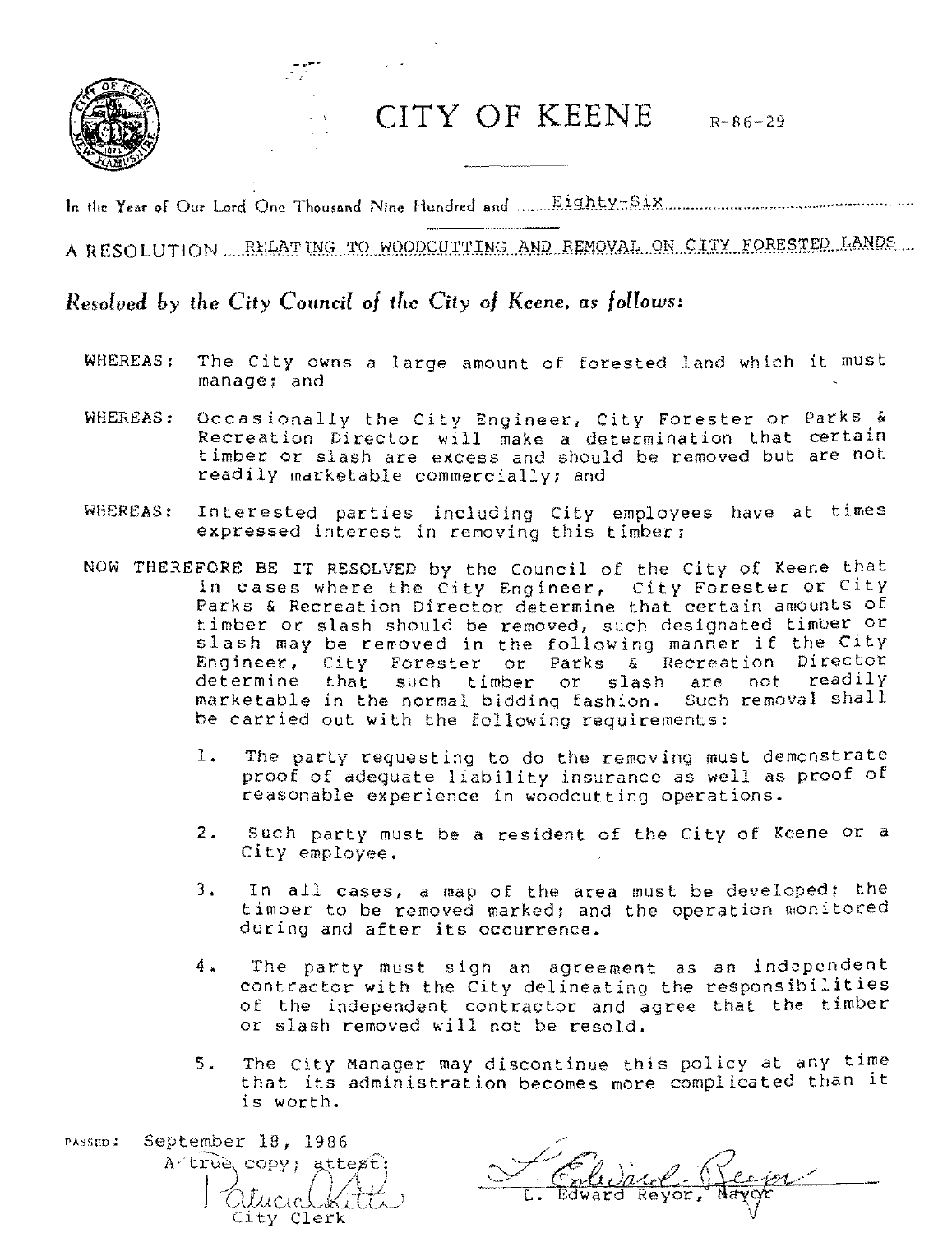In City Council Sept. 18, 1986. Report filed into the  $/$ Pecord. | UUUCUL CAMULU City of Keene New Hampshire

15 September 1986

TO: Honorable Mayor and City Council

FROM: Public Works, Recreation & Library Committee

SUBJECT: Wood Cutting on City Lands

On a vote of  $4 - 0$ , the Committee recommends that the Council approve a policy whereby when the City Engineer determines that it would be beneficial to have certain trees or slash removed on City forested land which would not otherwise be marketable and therefore not worth bidding, individuals including City employees may be given permission with the proper safeguards and monitoring by the City staff to remove such timber.

Chairman/Designee

The City Engineer explained that year a or so ago $\prime$  the Council had approved the request of a City employee to be able to harvest some cord wood at the airport that the City Engineer had determined was not otherwise marketable but would be of benefit to the City to have<br>removed. The minutes of that approval, however, did not make the The minutes of that approval, however, did not make the policy clear and at that time that the City employee did not in fact go forward as he had originally requested. Another request has now come in from another City employee who would like to do the same thing on some land in Roxbury where the City Engineer has determined that a number of trees, which he does not believe are otherwise marketable, could be removed.

The Manager said that he had not allowed this to occur because it involved a City employee and that he wanted the City Council to very specifically approve a policy of allowing this to be done with City employees in cases where the City Engineer determined that the wood was not marketable but it would be of benefit to the City to have it removed. The City Engineer said that in such cases that there would be map of the property indicating the trees to be removed, the trees themselves would actually be marked, and there would be a follow-up to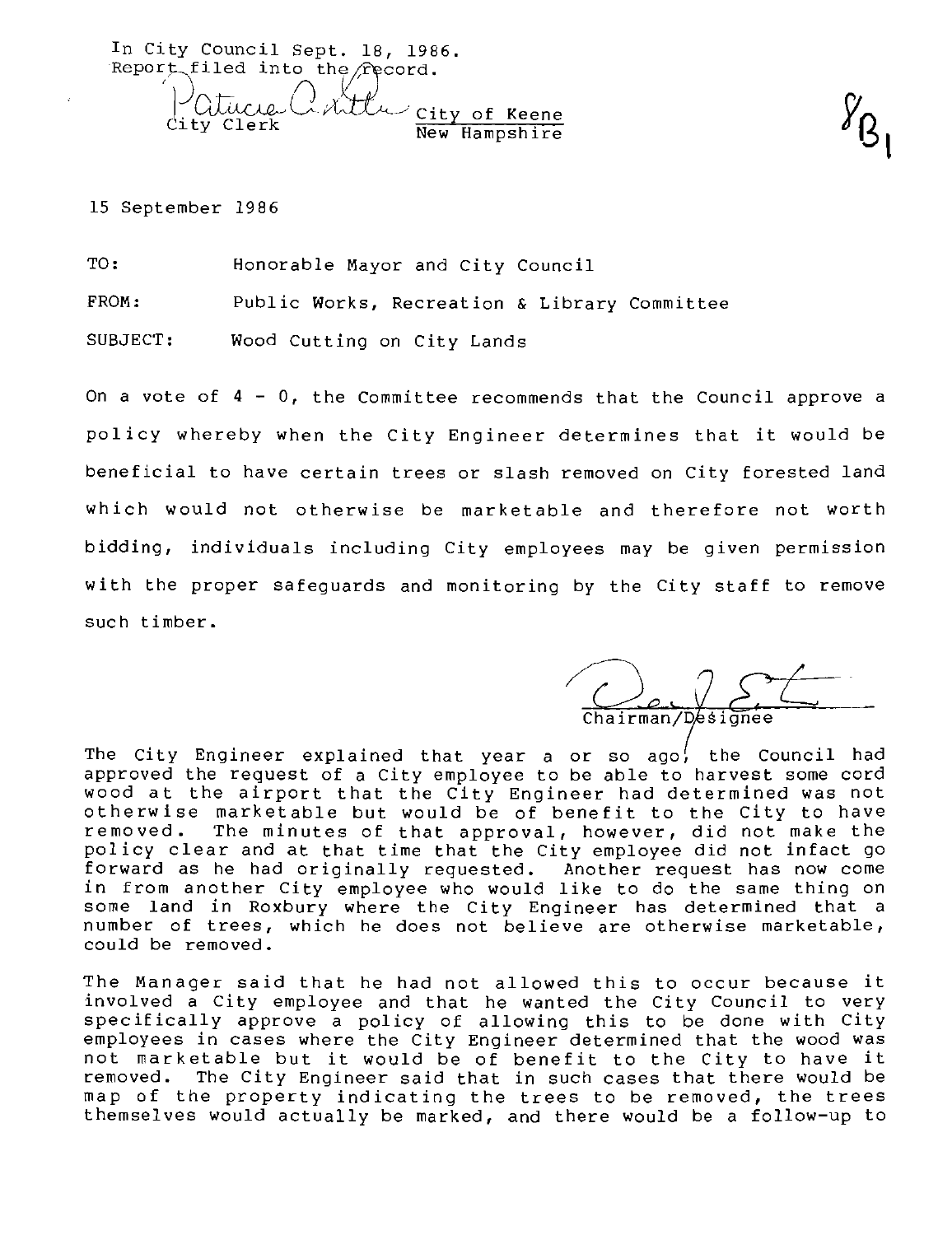## City of Keene New Hampshire

City Clerk

15 September 1986

TO: Honorable Mayor and City Council

FROM: Finance Committee

SUBJECT: REPORT - Woodcutting on City-Owned Property

On a vote of  $4 - 0$ , the Commmittee recommends that the Council adopt a resolution which authorizes Keene residents and City employees to, on a first come/first serve independent contractor basis, harvest timber on City lands determined to be surplus by the City Engineer, City Park Director or City Forester and otherwise not marketable providing that such harvesting is properly monitored and carried out with proper safeguards.

Robert E. Williams

## Background Notes:

It was explained that this item had been dealt with the night before in PWRL which had recommended that the City adopt a policy under which residents including City employees could with the proper safeguards harvest timber on City lands which were determined by the City Engineer or the City Forester to be of benefit to the City to have removed and were not otherwise marketable. The Manager said that the Council had previously approved such a policy a few years ago but that the City employee who had requested the harvesting had not followed through and the minutes of the Council approval were not adequate to document the Council's intent. The Manager said his concern was primarily the fact that City employees might be involved in this and that before he would let that occur, he felt the Council should adopt a specific policy of<br>approving it. He said he probably would have allowed residents who He said he probably would have allowed residents who were not City employees to do such a thing administratively on a limited basis anyway. The Committee discussed at some length the ramifications of the issue suggesting that there be a stipulation of no resale and also that the policy should be put in the form of a resolution to be adopted by the Council.